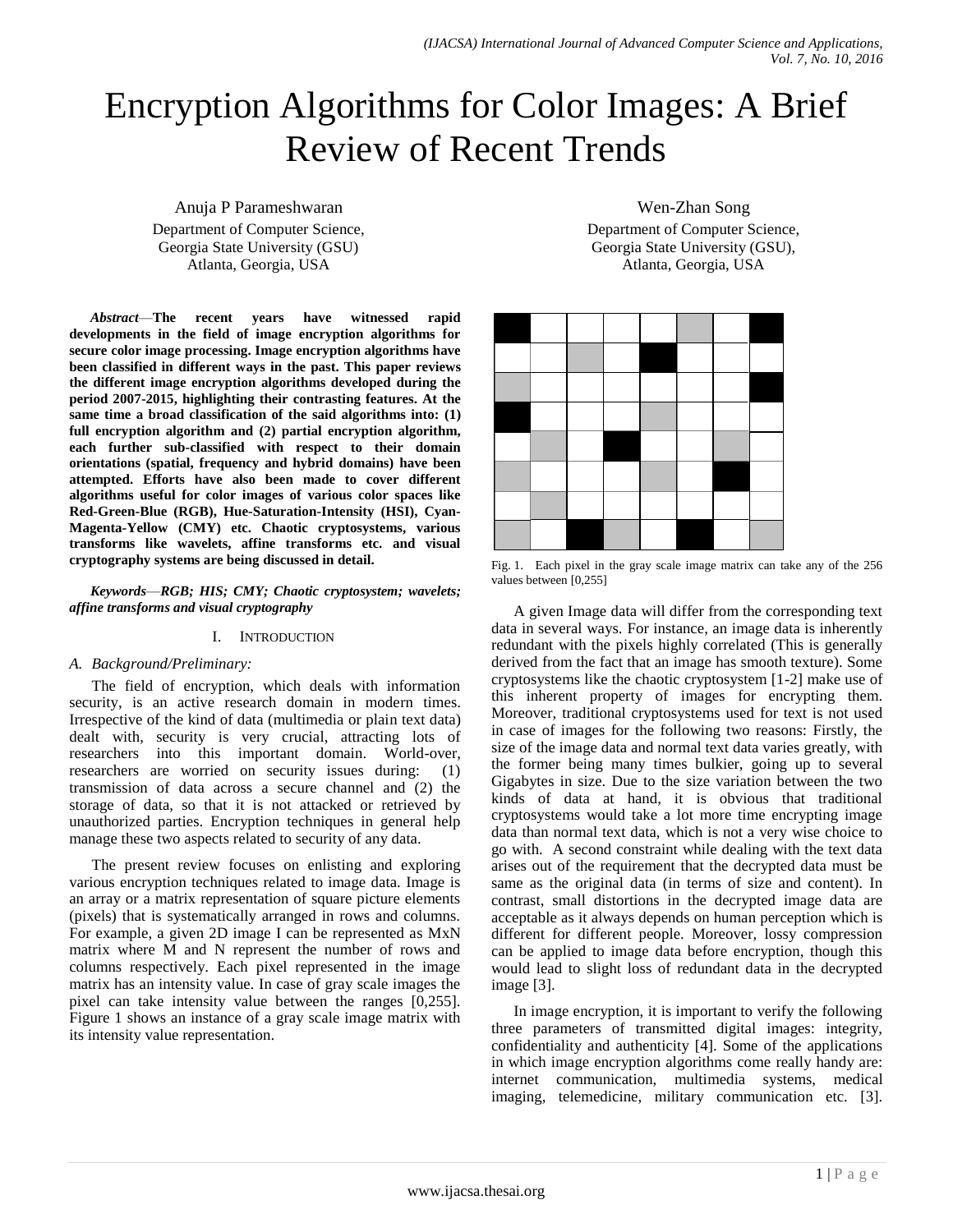Figure 2 shows an illustration of the encryption/decryption process of image data.



Fig. 2. Encryption and decryption process illustration of a single image matrix

Image compression is another interesting area of research that goes hand in hand with image encryption. Many encryption algorithms like to compress the initial image first before actually encrypting it so as to get rid of any redundant data in the beginning itself [5]. However, some researchers still prefer to encrypt data first and then compress it before transmitting [5] [6] [7] [8]. Compression before encryption works better for data that is highly redundant in nature [5] [6]. In addition to removing redundant data, compression also reduces the bandwidth requirement for transmission of the encrypted image along secure channels. However, it may be added that not all encryption algorithms make use of compression. Most of the algorithms which are frequency domain- oriented and those that involve usage of transforms like DCT, affine etc. have compression either of lossy or lossless form, inherently added to them.

## *B. Types of Images:*

Images can be divided broadly into two categories: (1) Gray-scale images and (2) Color-images. A simple definition of gray scale images would be an image which has only shades of gray and is devoid of any other color. In simpler words gray scale images contain no color information and is mostly referred to as one-color images [29]. The difference between gray-scale images and colored images is that for gray scale images, only less information is required to represent a given pixel of the image. A given pixel of a gray scaled image can take up any of the 256 values ranging from [0-255], which is basically called the intensity of the pixel [9].

Color images can be picturized as a three-band monochrome image data, where each band of the image corresponds to different color [29]. For example: RGB images corresponds to red, green and blue bands if separated into their individual components. Figure-3 shows the famous picture of Lena as a binary image (consists of black and white color only), gray scale image (consists of shades of gray ranging from [0-255] i.e. range from black-shades of gray-white) and RGB colored image (consists of 3 individual components R, G and B) [9].



Fig. 3. Image of Lena as a binary, gray-scale and RGB color image (courtesy: ref [9])

RGB color images consist of three separate components of 8 bits each. Thus RGB has a color depth of 24 bits in total compared to the 8 bits of gray scaled images. There are various other color space representations of images which are more effective than the RGB representation of images. For instance: YIQ color space (luminance (Y), Chrominance1 (I) and Chrominance2 (Q)), HSI color space (Hue (H), Saturation (S) and Intensity (I)) etc. [9]. Recent experimental results of correlation indicate that YIQ color space algorithm is better than RGB algorithm [9].

# *C. Full Encryption Algorithms vs. Partial Encryption Algorithms:*

The image encryption algorithms can be broadly divided into two categories: full encryption algorithms and partial encryption algorithms (selective encryption algorithms). These algorithms will be discussed with respect to their domain orientation, *i.e*., whether they are spatial domain specific, frequency domain specific or a mix of both (hybrid domain specific) as shown in Figure 4 [4].



Fig. 4. Broad classification of Image encryption algorithms into full and partial encryption algorithms

Full encryption algorithms, as the name itself suggest, deals with the image as a whole and encrypts the whole image. Partial encryption algorithms encrypts only a part of the image rather than encrypting the whole image. Region of Interest (ROI) is used in selecting the part of image that needs to be encrypted in partial encryption algorithm [20]. Visual cryptography (VC) algorithms also fall into the category of partial encryption algorithms. The application areas of these two classes of encryption algorithms vary greatly. For the first comparison, we look at the computation requirements of both the algorithms. It is seen that in partial encryption algorithms, the computational requirements are greatly reduced as only the lowest portion of data is encrypted. In fact, the full encryption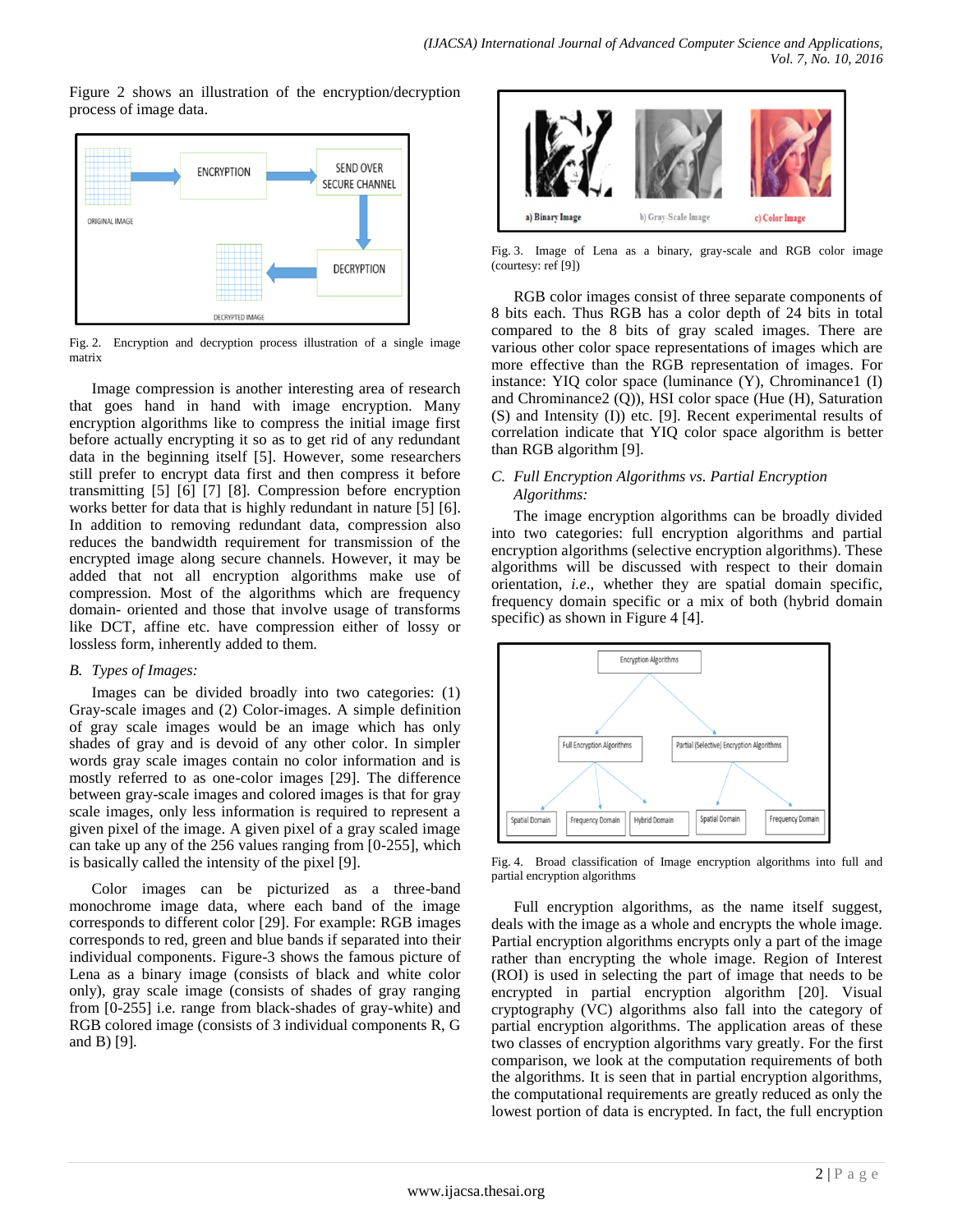algorithms have greater computational complexity than partial encryption algorithms. For the second comparison, the overall time required by both sections of the algorithms is looked at. Time can be further divided into two categories, (i) the encryption-decryption time (EDT) and (ii) the actual transmission time of the encrypted data over a secure channel. EDT for full encryption algorithms are bound to be larger as compared to partial encryption algorithms as the latter focuses on encrypting-decrypting only a small region of the image [4]. Figure 5 a) and b) shows the flow and stages of full encryption algorithms and partial encryption algorithms.



Fig. 5. a) Full encryption algorithm b) partial encryption algorithm

# *D. Evaluation and Comparison Criteria of Image Encryption Algorithms:*

Most of the papers discussed under the category of full encryption based algorithms under spatial domain category [1- 4] are evaluated based on the following four parameters:

*1) Security -* Security as an evaluation parameter indicates the confidentiality and robustness of the encryption scheme against various attacks like statistical and differential attacks [9].

*2) Speed–*A factor used to differentiate partial and full encryption algorithms. Less data to encrypt implies usage of less CPU time which further implies faster encryption and decryption. This is the advantage of partial encryption algorithms over full encryption algorithms [9].

*3) Correlation –* Main aim of encryption is to destroy the correlation between adjacent pixels of the encrypted image (which is it will be nearly zero). Image data inherently processes the feature of highly correlated pixels (correlation value close to one), encryption aims to destroy that [1-4] [9].

*4) Key space analysis –* The key space of an encryption space should be large enough so as to avert any brute force or exhaustive attacks from the intruder. Moreover the encryption scheme must also be sensitive to the key [9].

Correlation of adjacent pixels of an encrypted image has to be reduced. But many encryption algorithms on color images existing today are just an extension of the original encryption algorithm on a gray scale image. The correlation analysis does not work out well for such group of algorithms as they apply the encryption schemes on the R, G and B components separately. While doing so, such class of algorithms conveniently neglect the correlations of the R, G and B components together. Most of the papers discussed here [1] [2-15] are not an extension of the gray scale image encryption scheme, with the exception of [2]. The comparison criteria of most of the papers [1-9] are based on the following:

*1) Number of Pixel Change Rate (NPCR)–*This depicts that the more a particular cryptosystem is sensitive to changing of the original inputted data, the more effective that cryptosystem is to resist a statistical attack from an intruder. The higher the value of NPCR (close to 100%), better is the cryptosystem able to resist statistical attacks.

$$
NPCR(R, G, B) = \frac{\sum i, j D(R, G, B) (i, j) \times 100\%}{W \times H}
$$

Where, W and H represent the height and width of the image.

*2) Correlation coefficient–*the correlation coefficient between the pixels of the encrypted image should be low i.e. close to zero as it will help resist statistical attacks. The correlation coefficient between each pair of adjacent pixels of an image can be calculated as:

$$
D(x) = \frac{1}{N} \sum_{i=1}^{N} (x \, i - E(x))^2
$$

Where,

$$
Cov(x, y) = \frac{1}{N} \sum_{i=1}^{N} (x i - E(x))(y i - E(y))
$$

$$
E(x) = \frac{1}{N} \sum_{i=1}^{N} x i
$$

$$
r\{x, y\} = \frac{Cov(x, y)}{\sqrt{D(x)}\sqrt{D(y)}}
$$

*3) Unified Average Changing Intensity (UACI) –* UACI values are given so as greater is the possibility that the cryptosystem can avert a differential attack from an intruder.  $IIACI$  $(R \ G \ R)$ 

$$
= \frac{1}{W \times H} \frac{\sum i,j \mid C(R,G,B)\{i,j\} - C'\{R,G,B\}\{i,j\}|}{255} \times 100\%
$$

Here, W and H represent the width and height of the inputted image and  $C(R, G, B)$  and  $C'(R, G, B)$  are encrypted images before and after a pixel in the original inputted image has been changed.

*4) Entropy–*This parameter deals with the idea of selfinformation. It indicates how much of information has been lost in the decrypted image. The ideal value discussed in here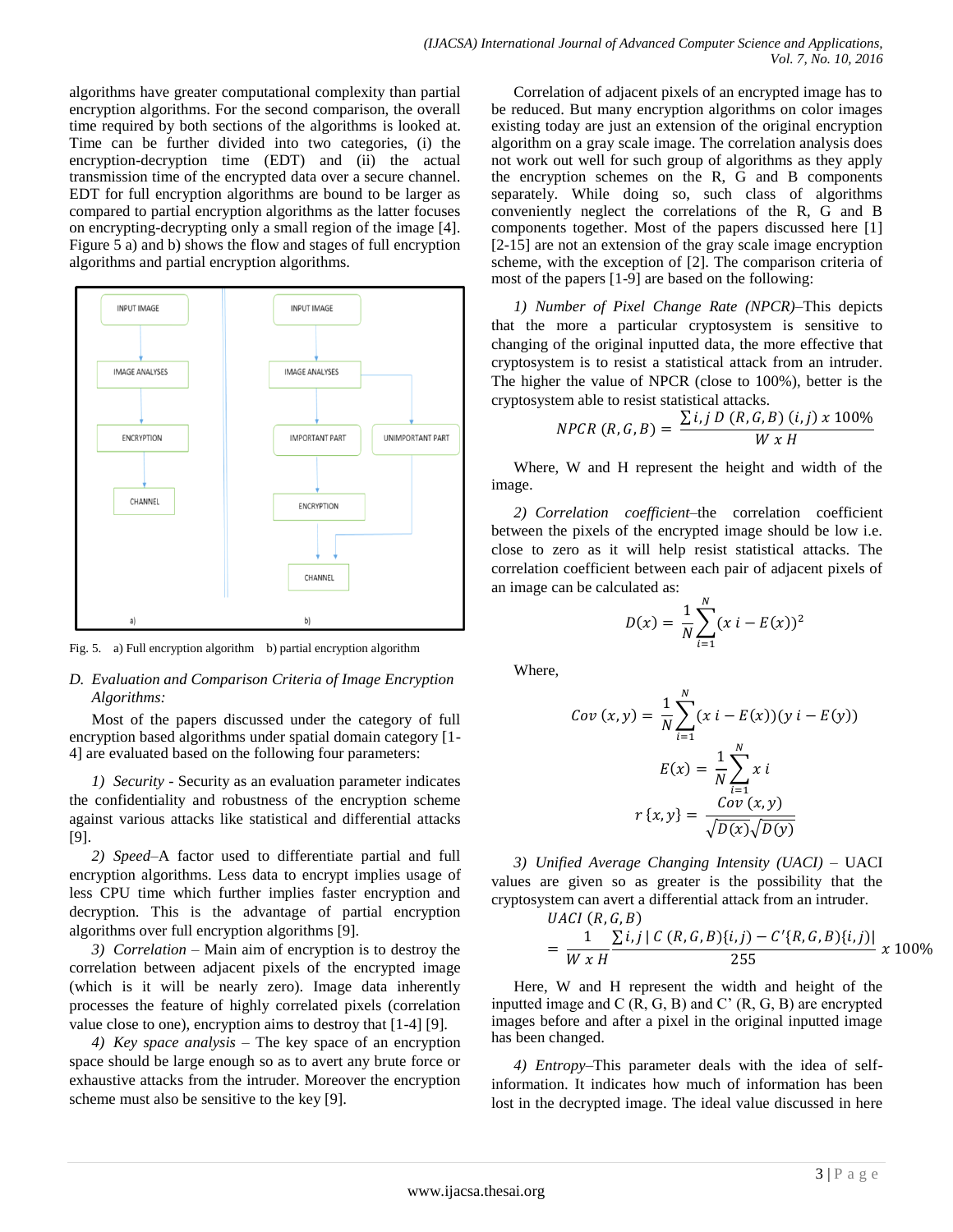for [1-8] is 8. If an encryption scheme has a value closer to 8 means it has lost very little to negligible amount of information. If there are M messages as m is a symbol then entropy H(m) can be defined as:

$$
H(m) = \sum_{i=0}^{M-1} p(m i) \log \frac{1}{P(m i)}
$$

#### II. FULL ENCRYPTION ALGORITHMS

Full encryption algorithms are discussed in [10-17]. These papers are divided into spatial domain [10-13], frequency domain [14-15] or hybrid domain [16-17] based algorithms. [10], [11] and [13] are encryption algorithms that are based on chaotic cryptosystems. Chaotic cryptosystem is based on the mathematical theory of ‗Chaos'. In theory, chaotic cryptosystems are those dynamic systems that are highly sensitive to system parameters and initial conditions. If the system parameters change by chance then the decrypted image at the receiving end would be totally different from the original inputted image [10]. Chaotic cryptographic systems exploit the inherent feature of bulk data capacity and high data redundancy of an image [30]. The reason chaotic cryptosystems is most useful is because the encryption algorithm destroys any original pattern existing in the reconstructed image, thus making it difficult for an intruder to reconstruct the image based on visual perception of the graphical information. Chaotic cryptosystems are tied to two properties of good ciphers i.e. confusion and diffusion [18]. Diffusion is based on the dependency of the output bits on the input bits whereas confusion is made possible by permuting the data sequence thus guaranteeing the relationship between the key and cipher text to be as complex as possible [18]. The secret key for chaotic cryptosystems described in [10] [11] [13] [16] [17] are the initial conditions and the system parameters defined.

The first step for designing a chaotic cryptosystem is selection of a chaotic map. The dynamics of the chaotic map is determined by control parameters [18]. A particular chaotic cryptosystem will choose the number of chaotic maps it needs. A single chaotic map has only a small key space making it easy for intruders to perform brute force attacks to break the system. Thus to avoid such a situation, multidimensional couple maps can be used together so as to improve the security. A chaotic map is generally used to produce a chaotic sequence after certain number of hops which is very important as this sequence controls the entire encryption process. Though the chaotic cryptosystems seem perfect in theory, in practice they also have a few limitations. First of all, the performance of a chaotic cryptosystem is relatively slow when compared to other cryptosystems (traditional cryptosystems). In addition, the fact that the chaotic cryptosystem is highly sensitive to system parameters and initial conditions of the system sounds great in theory. But in practice, it is difficult to get the correct decrypted image if the processors at the senders and receivers end are different! Because of these limitations, chaotic cryptosystems are very much limited in real world applications [18] [19]. Moreover most of the chaotic cryptosystems are already dysfunctional [31].

Rhouma *et al* [10] have made use of a piecewise linear chaotic map to build their chaotic cryptosystem. The main encryption procedure had three sub procedures which were interleaved with each other. While dealing with color images (in RGB color space) the first step of the encryption algorithm was to convert the image into its three individual vector components by scanning the original image matrix from left to right and top to bottom. The second step involved the division of the phase space of the skew tent map used to build the cryptosystem into 256 equal width intervals. A mapping function was also defined to help map the respective values. Finally, each of the color pixels belonging to R, G or B were individually encrypted by going through certain number of predetermined rounds. The results of [10] showed that the key space (key space  $= 1093$ ) was not exhaustive enough (as in the case with most chaotic based cryptosystems) and it was vulnerable to brute force attacks. In order to prove that the encryption algorithm suggested by the authors was a secure one, they proved that the values of NPCR and UACI were high enough to avert any differential attacks. Information loss incurred by [10] was very small, almost negligible, as seen from entropy factor calculations (entropy  $= 7.9551$ , as against the ideal value of 8).

Ahmad and Alam *et al* [11] also talked about encryption and decryption of images by using a chaotic cryptosystem. The main difference between [10] and [11] is that in [11], the authors made use of three different chaotic maps namely, 2D cat map, 2D coupled logistics map and 1D logistics map. The original image was initially broken down to 8x8 sized blocks and were then shuffled by using the 2D cat map. The control parameters for the shuffling process were generated randomly as dictated by the 2D coupled logistics map and lastly, the shuffled blocks of the image was encrypted in accordance to the chaotic sequence that was generated by the 1D logistics map. Unlike the work described in [10], [11] surprisingly has a huge key space (about 10112) which was capable of preventing any sort of statistical or differential attack. The information loss as measured by calculating entropy (7.9992, ideal entropy value  $= 8$ ) was low here too and the coefficient correlation was obtained to be very low as desired (that is, 0.0095, ideally if low correlation that has to be closer to 0). The work in [10] did not really calculate the coefficient correlation value, so was hard to tell whether the correlation of adjacent pixels of the encrypted image was low or high.

Chandel *et al* [12] made use of the color images found in the wang dataset. The security in [12] was increased because of two operations performed one after another: splitting procedure followed by the encryption procedure. Both the procedures have their own respective keys. The encryption algorithm used here is not really new but simple RSA encryption algorithm, which is a public key cryptography method. Initially, the color image from the database was split into many portions by making use of a splitting algorithm. RSA encryption algorithm was then used to encrypt each of the split pieces. On the receiving end, the inverse of RSA was successfully applied to decrypt each of the split pieces and finally all the split pieces were merged together to form the final decrypted image. The keys and number of split pieces were predetermined by the authorized sender in this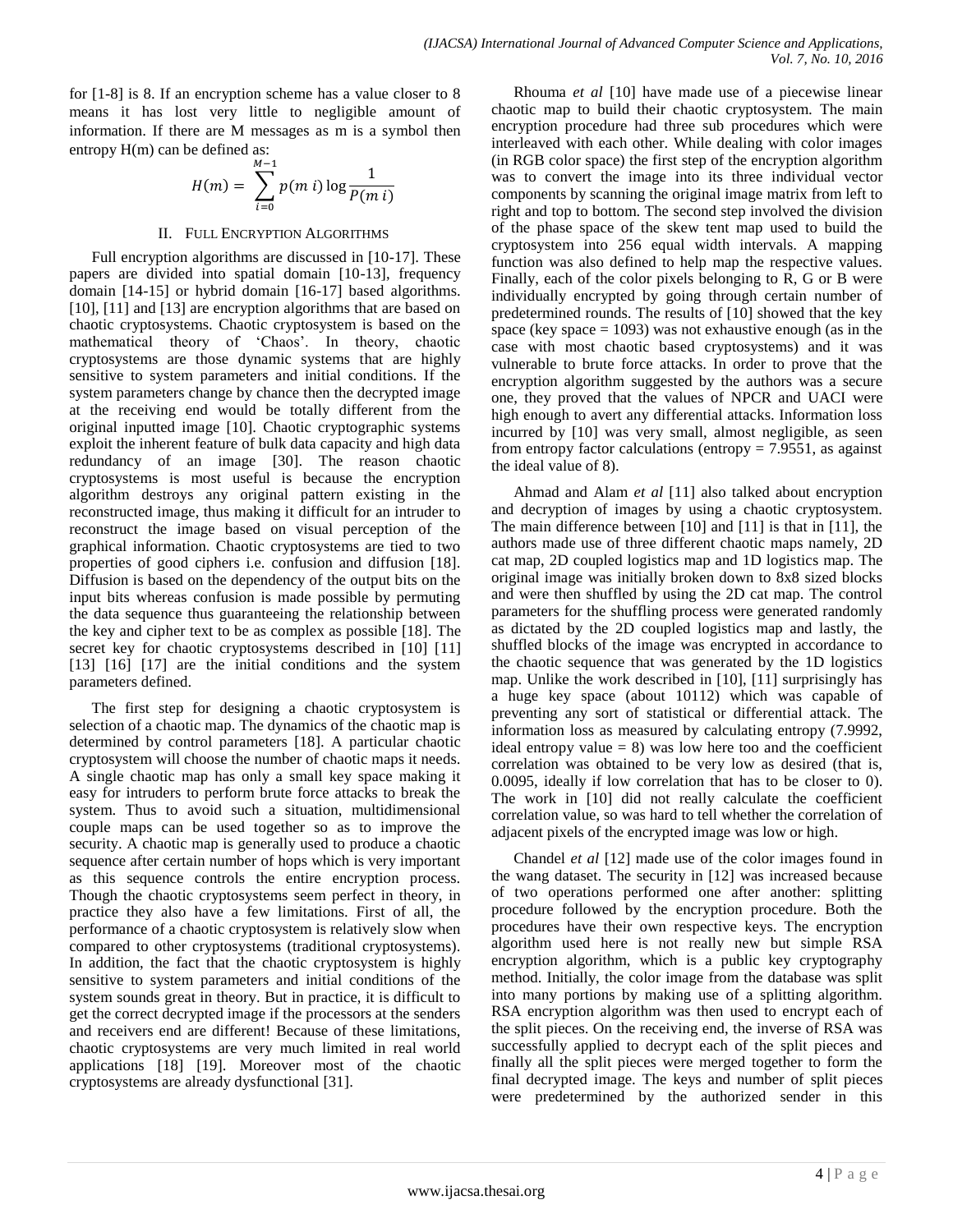encryption methodology. This work made use of histograms only to measure the color bins of both the original and the encrypted images. The encryption scheme in [12] did not have an exhaustive analysis of the key space nor did it calculate the coefficient correlation between adjacent pixels of the encrypted image. The only criteria calculated in [12] was the entropy and it consequently proved that the information loss was almost negligible for each of the color images considered from the wang dataset. Since no other analysis was shown by the authors in [12] against any attacks it is difficult to say how effective this encryption methodology can really be. But on a positive note, the encryption scheme in [12] can be plainly noted for its simplicity.

Just like works in [10] and [11], Wang *et al* [13] was also based on chaotic cryptosystems. This paper made use of a single chaotic map that is the logistics map. The encryption algorithm was very similar to that discussed in [10]. Initially a RGB-color image was broken down to its independent R, G and B components. Then a permutation algorithm was performed on each of the independent component matrices. The permutation algorithm facilitated combined row and combined column scrambling which helped the R, G and B pixels to be mutually permuted. Lastly, a diffusion process was applied to the R, G and B components of the image to give the resultant cipher image. The encryption process discussed when applied in the reverse order gives back the original color image. This algorithm was effective against exhaustive attacks as it had a huge key space which could reach up to  $10^{56}$ . Histogram analysis was also performed which showed that after encryption the R, G and B's components of the cipher image was fairly uniform proving it hard for an intruder to decrypt. Thus the methodology described in [13] was safe against statistical attacks. The correlation coefficient of the cipher image was also very small. NPCR and UACI values calculated by [13] were at a higher range which proved that it was secure against any differential attacks. The authors of [13] also proved that their methodology was safe against cipher text only attacks, known plaintext attacks, chosen plaintext and chosen cipher text attacks.

With Chen *et al* [14] deals with a new domain, *viz.,* frequency domain. This paper made use of two transforms: affine transforms and the gyrator transforms. The affine transform was used twice in the encryption process. The parameters for these transforms served as the secret key in [14]. Initially the RGB image was broken down into its 3 independent components. A function of the affine transform was then used to mix these R, G and B components. Basically, the components were converted to a complex function (real and imaginary parts) with the help of the affine transform. The scrambled pieces of the images was then combined using the gyrator transform. In other words the gyrator function helped to encode and transform the complex function obtained in the first step of using the affine transform. And lastly, the encrypted image came into being by using the final function of the affine transform. The reason the affine transform was performed twice for this encryption scheme was in order to enhance the security of the algorithm. The work in [14] has also demonstrated some numerical simulations to prove that the methodology is valid, secure and robust in nature. Figure 6 shows the encryption scheme as discussed in [14].



Fig. 6. Encryption algorithm as demonstrated in [14]

Samson *et al* [15] bought in compression before the encryption process. The compression achieved by the use of wavelets in [15] was however lossless in nature. In order to achieve additional compression, [15] made use of lossless predictive coding alongside wavelets. The encryption scheme in [15] flowed as following: firstly, the input color image was compressed using a wavelet of sender's choice, the level of decomposition was also set according to the sender's choice. Then additional compression was achieved using lossless predictive coding. The second step was the encryption process which was achieved using the regular secure advanced hill cipher. This in turn involved a pair of involutory matrices (that is the inverse of a matrix A is equal to the matrix A itself), a mix() function and an XOR operator. The decryption process involved firstly the decryption algorithm followed by the decompression algorithms in order. The wavelet used in [15] was the simple haar wavelet. One of the drawbacks of the methodology in [15] was that there was no analysis of the key space or the nature of attacks possible described in it. The only form of validity [15] has is that the decrypted image obtained was the same as the original inputted image. Figure 7 depicts the flow of stages in [15].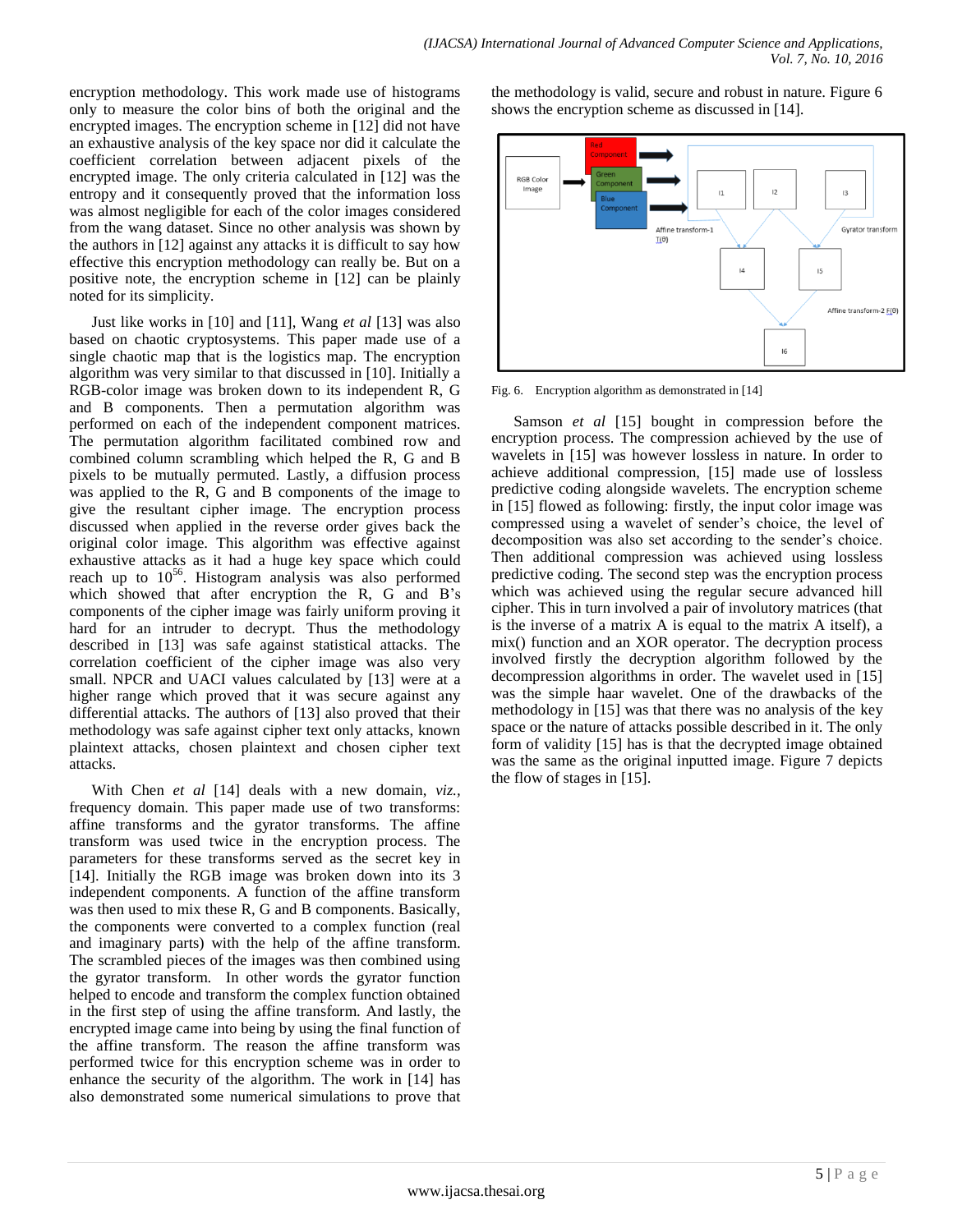

Fig. 7. Flowchart of the encryption scheme followed in [15]

Yu *et al* [16] and Zhou *et al* [17] discussed their methodology in the hybrid domain. Yu *et al* [16] made use of both: the chaotic cryptosystem and the wavelet transform to form its own encryption scheme. This paper made use of the wavelet decomposition and reconstruction processes twice in its encryption scheme. Initially the original color image underwent a 1-level wavelet decomposition. Only the low frequency coefficients were considered of importance at this stage and they were encrypted using a chaotic based encryption algorithm. There were four chaotic maps used for this purpose alone namely: Logistic maps, Chebyshev map, 2D Arnold map and 3D Arnold map. The next step in encryption involved that these encrypted low frequency coefficients act as a key stream and be XORed with the unencrypted high frequency coefficients. This step rendered all the image information held by the high frequency coefficients as hidden. The third step in the encryption process was the wavelet reconstruction which rendered all the encrypted low frequency portions to be equally distributed among the whole image. In order to have effective confidentiality in the encryption scheme of [16], the authors decided to make use of chaotic scrambling for the reconstructed image. Arnold scrambling was used in order to produce a smooth image as the final decrypted image. The wavelet decomposition and reconstruction processes were performed again (level-2 wavelet decomposition). The key space was large enough to resist brute force attacks  $(2^{128})$ . The encryption algorithm proved efficient enough against statistical and exhaustive attacks. Overall, methodology discussed in [16] only gave us reasonable performance, but the encryption time taken by the encryption process was determined to be 0.266 seconds (which is still long).

The works from [10], [11], [12], [13], [14], [15] and [16] dealt with image from the RGB color space. Zhou *et al* [17] instead dealt with the image from HSI color space only. The first step in the encryption scheme of [17] was converting the image from any other color space to the HSI color space. New phase plates were generated in this encryption scheme using the fractional fourier transform. The S component obtained a new random phase with the help of random phase encoding which was based on fractional fourier transform. The I component too was transformed into two new phase plates with the help of double random phase encoding which was again based on fractional fourier transform and it made use of the H component and the new random phase component. The final step to the encryption scheme in [17] was chaos scrambling which essentially encrypted the image. The difference between the cipher/encrypted image in [17] compared to all the other cipher/encrypted images in [10-16] was that it was non-linear in nature and was a combination of gray image and a phase matrix. Numerical simulations had been performed which enabled to illustrate the effectiveness and the level of security obtained by the proposed encryption scheme in [17]. Table-1 summarizes the full encryption algorithms discussed in this section.

TABLE I. SUMMARY OF FULL ENCRYPTION ALGORITHMS. THE WORK DISCUSSED IN [14] & [15] BANKS ITS VALIDITY ON YHE FACT YHAT YHE FINAL DECRYPTED IMAGE SHOULD BE YHE SAME AS YHE ORIGINAL INPUTTED IMAGE (THIS IS WRT YHE VISUAL PERCEPTION ALONE)

| Ref<br>N <sub>0</sub> | Catego<br>ry                                        | Domain                  | <b>Methods</b><br>used                                               | <b>Numb</b><br>er of<br>chaoti<br>c<br>maps<br>used | Color<br>space<br>of<br>inputt<br>ed<br>image                                                       | <b>Comparis</b><br>on<br>criteria<br>used wrt<br>security<br>achieved  |
|-----------------------|-----------------------------------------------------|-------------------------|----------------------------------------------------------------------|-----------------------------------------------------|-----------------------------------------------------------------------------------------------------|------------------------------------------------------------------------|
| $[10]$                | Full<br>encrypti<br>on<br>algorith<br>ms            | Spatial<br>domain       | Purely<br>chaotic<br>cryptosyste<br>m                                | 1                                                   | RGB<br>color<br>space                                                                               | -NPCR<br>-UACI<br>-Entropy                                             |
| $[11]$                | Full<br>encrypti<br><sub>on</sub><br>algorith<br>ms | Spatial<br>domain       | Purely<br>chaotic<br>cryptosyste<br>m                                | 3                                                   | RGB<br>color<br>space                                                                               | -Larger<br>key space<br>-Entropy<br>Coefficien<br>t<br>correlatio<br>n |
| $[12]$                | Full<br>encrypti<br>on<br>algorith<br>ms            | Spatial<br>domain       | Splitting<br>procedure +<br><b>RSA</b><br>encryption<br>algorithm    |                                                     | RGB<br>color<br>space                                                                               | -Entropy                                                               |
| $[13]$                | Full<br>encrypti<br>on<br>algorith<br>ms            | Spatial<br>domain       | Purely<br>chaotic<br>cryptosyste<br>m                                | 1                                                   | RGB<br>color<br>space<br>(Made<br>use of<br>color<br>images<br>from<br>wang<br>dataset<br>$\lambda$ | -Huge key<br>space<br>-NPCR<br>-UACI                                   |
| [14]<br>1             | Full<br>encrypti<br>on<br>algorith<br>ms            | Frequen<br>cy<br>domain | Affine<br>transforms<br>(used<br>$twice) +$<br>Gyrator<br>transforms |                                                     | RGB<br>color<br>space                                                                               | -Security,<br>validity<br>and<br>robustness<br>of<br>methodol          |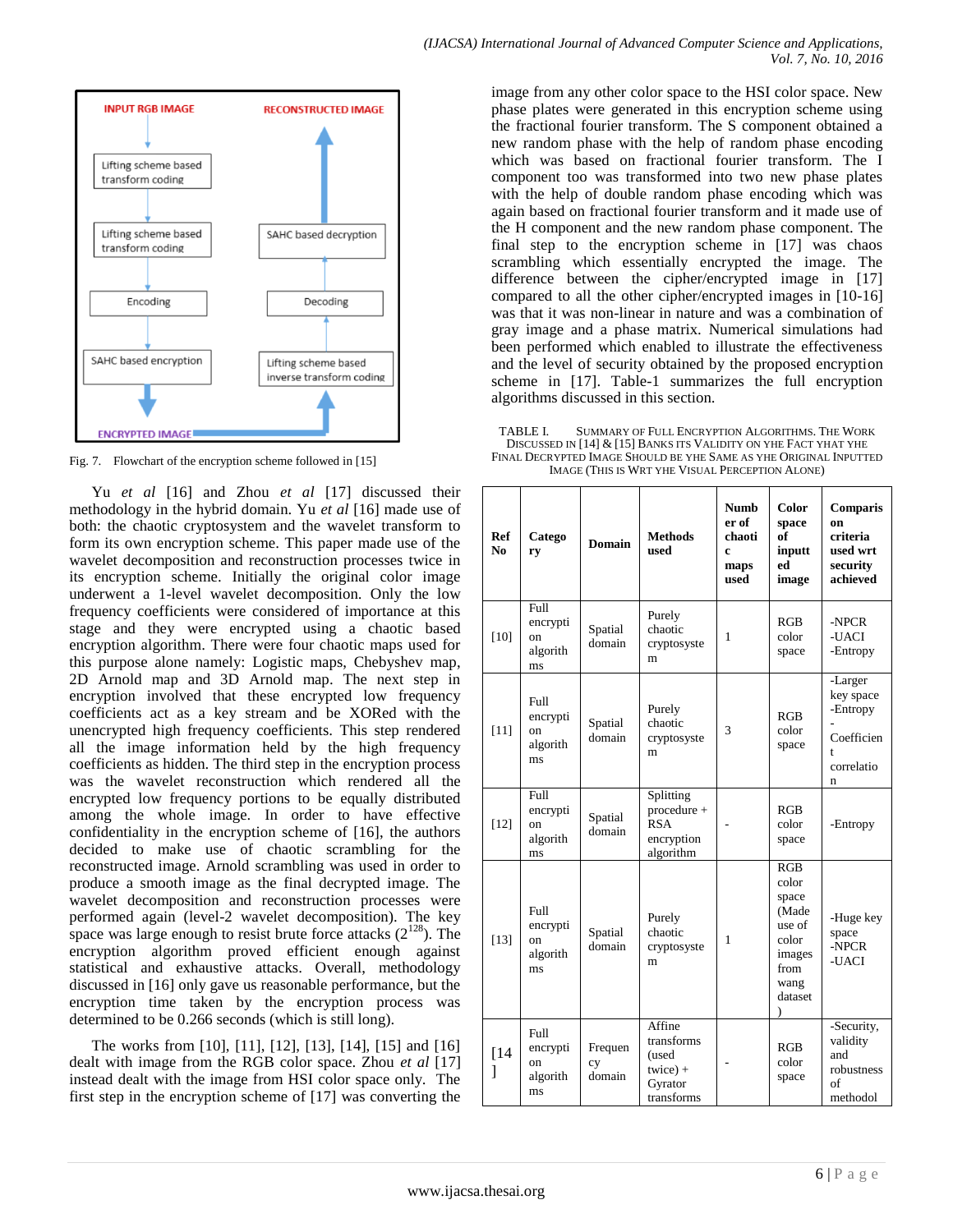|             |                                                              |                                                                                                 |                                                                                                                      |                |                              | ogy<br>illustrated<br>through<br>numerical<br>simulation<br>S                                                                  |
|-------------|--------------------------------------------------------------|-------------------------------------------------------------------------------------------------|----------------------------------------------------------------------------------------------------------------------|----------------|------------------------------|--------------------------------------------------------------------------------------------------------------------------------|
| $[15]$<br>1 | Full<br>encrypti<br>$_{\rm on}$<br>algorith<br>ms            | Frequen<br>cy<br>domain                                                                         | Wavelet<br>transforms<br>used for<br>compressio<br>n prior to<br>encryption                                          |                | RGB<br>color<br>space        |                                                                                                                                |
| [16<br>1    | F <sub>II</sub><br>encrypti<br>$_{\rm on}$<br>algorith<br>ms | Hybrid<br>domain<br>(include<br>s both<br>spatial<br>$+$<br>frequen<br>cy<br>domains            | Chaotic<br>cryptosyste<br>$m +$<br>wavelet<br>transform<br>[partially<br>chaotic<br>cryptosyste<br>ms]               | $\overline{4}$ | RGB<br>color<br>space        | -Huge key<br>space                                                                                                             |
| $[17$<br>1  | Full<br>encrypti<br>on.<br>algorith<br>ms                    | Hybrid<br>domain<br><i>(include)</i><br>s both<br>spatial<br>$^{+}$<br>frequen<br>cy<br>domains | Chaotic<br>cryptosyste<br>$m +$<br>Fractional<br>Fourier<br>Transform<br>[partially<br>chaotic<br>cryptosyste<br>msl | $\mathbf{1}$   | <b>HSI</b><br>color<br>space | -Security,<br>validity<br>and<br>robustness<br>of<br>methodol<br>ogy<br>illustrated<br>through<br>numerical<br>simulation<br>S |

## III. PARTIAL ENCRYPTION ALGORITHMS

Partial encryption algorithms are also known as selective encrypted algorithms. The fundamental rule of these algorithms is that there must be independence of the encrypted regions from the unencrypted regions of the image. Since they deal with encrypting only a fraction of the whole image, the computation requirements are greatly lessened by this class of algorithms. Another important point to take into consideration is that this class of algorithms play a very important role in real-time applications. These algorithms play an important role specifically in medical applications. They generally help separate out information into sensitive and insensitive data only based on perception. [20-26] are papers that fall into the category of partial encryption algorithms. [20-26] are further are divided into spatial domain [20-24] and frequency domain [25-26] based algorithms.

Along with ROI based algorithms VC algorithms also forms a part of the partial encryption algorithms class. Visual cryptography is a class of encryption algorithms that does not make use of any key. It makes use of a technique where a secret image is hidden inside an image into multiple layers. So each layer of the image essentially holds some secret information. At the receivers end all one has to do is align the layers and the secret information in a proper way and the original image is revealed to the receiver plainly by human perception. The advantage of VC algorithms is that no complex computation is required to be performed in order to get the decrypted image. And since VC algorithms do not use keys, there is no key management needed for these class of algorithms [21].

The methodology of how a VC algorithm work is as following: a secret picture needs to be shared among n participants. So in order to divide this secret image among the n participants, a splitting algorithm is very important. The secret picture is divided into n transparencies/shares based on the splitting algorithm in such a way that if any m shares (as determined by the sender) are placed together then the original image become visible to the authorised receiver. But, if fewer than m shares are placed together than the original image is not revealed to the authorised receiver. The superimposition of the pixels of the various shares is achieved by using a simple logical OR operator. Thus the computational complexity of the VC class of algorithms is not much [21]. The only disadvantage of the VC class of algorithms is that the quality of reconstructed image could be very poor for certain classes of inputted images.

Wong *et al* [20] proposed a multi-level ROI image encryption universal architecture which dealt with biometric data. It made use of the multi-level encryption in addition with the stream cipher RC4 for encryption purposes. The encryption scheme in [20] made use of multiple ROIs to select the regions of interest for specific users (the authorized users in the receiving end). This implied that a particular user could only see a part of the decrypted image file which it was intended to see and not the other parts of the file which it had no authorized access to. Multiple level ROIs selected for each image and they were encrypted using three levels of authority using RC4 and biometric fingerprinting matching algorithms. If the sender had to send the image to two users at the receiving end, it first requested the authenticated server (AS) for encryption keys for the receivers. The AS generated the keys and send them to the original sender. Using all the keys obtained from AS, the sender then performed multi-level ROI encryption on the main image (the encrypted image is the same but the receivers can only decrypt that part that is sent for it and not the whole image) to form an encrypted image. This encrypted image was then send to the two receivers by the sender. The users at the receiving end send their biometric information to the AS and requested their specific keys from the AS. AS who kept a copy of the keys and the level of authority verifies the same and send the keys to the receivers if the biometric information matched the template already stored in the AS biometric database. Once the receivers received their respective keys from the AS, they can decrypt the image file and read out the portion of the image file meant for them. The encryption scheme implemented by the authors involved implementing two ROIs and also made use of two levels of authority. The work described in [20] made it less susceptible to any kind of thefts as it made use of biometric authentication. The encryption scheme in [20] was thus proved to be one of the most secure encryption schemes discussed in this review paper.

Abdulla and Sozan [21] worked on the subtractive color model CMY (Cyan (C), Magenta (M) and Yellow (Y)). There was no key involved in the encryption scheme of [21] and it was purely based on visual cryptography. The original image was decomposed to its three constituent components based on the CMY color model. Now, if the C primitive matrix was considered then every pixel  $P_{i,j}$  in the matrix had  $1/4^{th}$  of its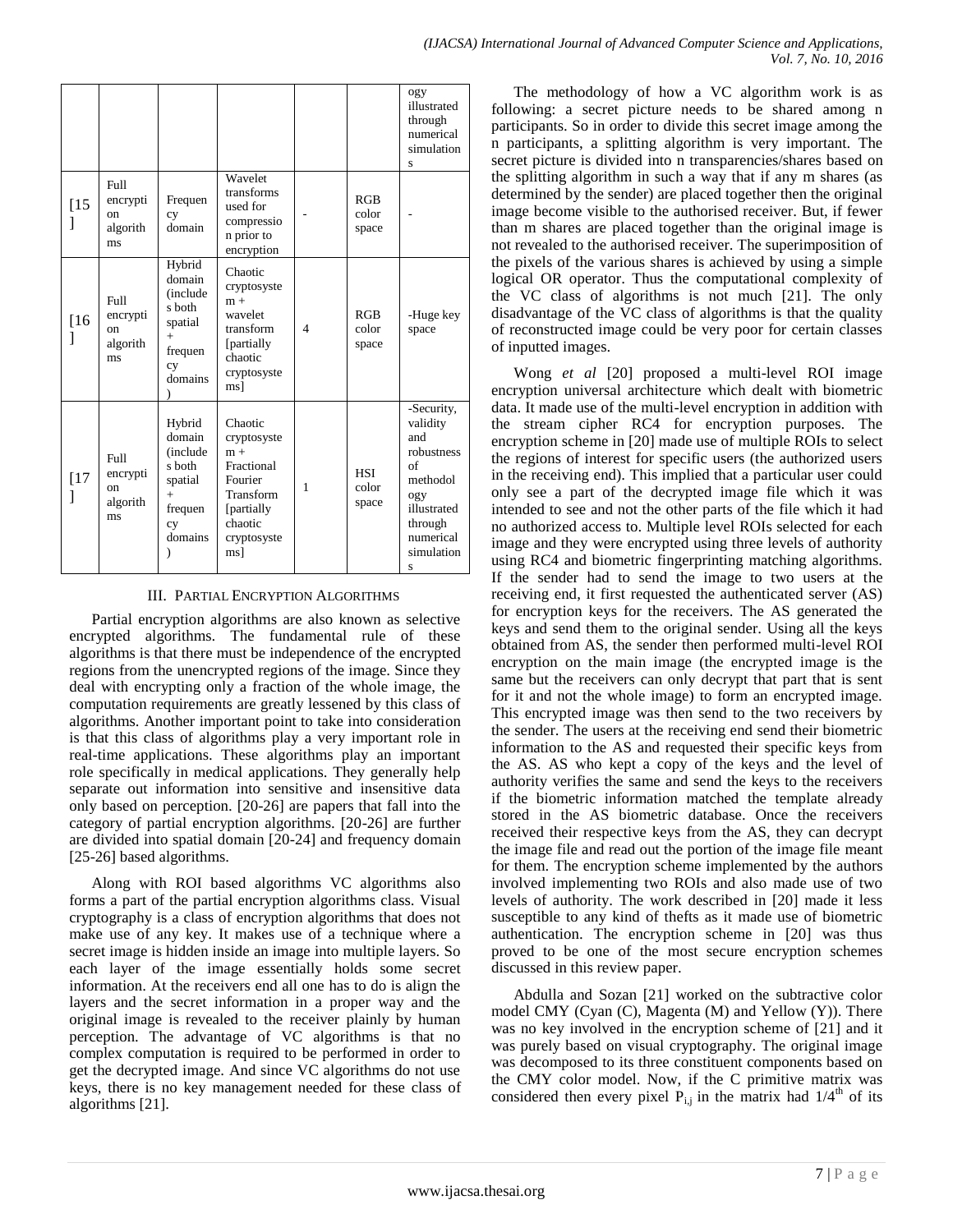value (1/4  $P_{i,j}$ ) stored in another matrix which represented a new image. Since the original image was decomposed to its C, M and Y components, which resulted in three cover images existing. The encryption scheme in [21] was very simple and it was based on superimposing (made use of simple OR logical operator) the secret image (size was equal to or smaller than that of the cover image) onto the cover image, thus encrypting the cover image. Three shares were generated such that each share contained a part of the secret image. In this paper, the number of pixels in the decrypted image were the same as the number of pixels in the original image, which was a rule normally followed by text data. The proposed method in [21] was not a huge success when dark pictures with high contrast were taken into consideration as the decrypted images appeared corrupted with large amounts of noise. This distortion basically happened because the secret image generated was not distinctive. The encryption technique in [21] thus needs to work on how to get a distinct sharp secret image when dark high contrast images are involved. The security of the encryption scheme in [21] depended on the color composition and the color distribution of the secret image. This paper did not mention any detailed analysis of attacks.

Like [21], Patil *et al* [22] was also an encryption technique that was based purely on visual cryptography. The work in [22] also functioned devoid of any key and the encryption process was very simple to execute. The encryption process basically consisted of three main operations namely, sieving (logical XOR operator implemented), division and shuffling. Sieving meant breaking the original RGB image to its individual components. Division meant breaking each of the R, G and B components to numerous number of shares. For example, R could be broken to shares from  $R_A$  to  $R_Z$ . Shuffling was the last step in the encryption process which dealt with shuffling of the divided shares (from the division step) within itself. These shuffled shares were later combined to generate random shares, for instance in Figure 8 there are two random shares generated. Since majority of the operations in [22] were achieved by using logical operators like OR, XOR and the Mod operator, the computation cost incurred was very less and the implementation in [22] was written purely in java ([10-21] [23-26] implementations were mainly in MATLAB). Since encryption schemes in [21] and [22] do not have keys involved, they do not have to bother about key management or brute force attacks. But the main drawback of the encryption schemes in [21] and [22] was that, generally the quality of the decrypted or recovered image is poor. Figure 8 illustrates the encryption scheme as depicted in [22].



Fig. 8. Encryption scheme as illustrated in [22]

Oh *et al* [23] proposed a selective encryption algorithm (SEA), which worked on similar lines to the Advanced Encryption standard (AES) algorithm. Like AES, the SEA algorithm also dealt with block cipher. Here the core computation went through several rounds of iteration depending on the key size chosen. In short, the number of iterations required was directly dependent on the key size chosen at the beginning of the algorithm. AES was generally not considered suitable for visual data (included audio, video, image, text etc.) as it could have involved really long computation processes. This work introduced a selector component right at the beginning of the encryption process. The selector component made the selection of ROI from the inputted image and then it performed compression of the ROI based on Huffman coding. The remaining rounds of encryption was very similar to the normal AES algorithm. Figure 9 and Figure 10 depicts the similarity and differences between the SEA algorithm and AES algorithm with the SEA algorithm maintaining the rounds of iteration (computation) same as that as AES.



Fig. 9. SEA encryption scheme which is likely to AES (courtesy: ref [23])

SEA algorithm had the same security level that the AES standard algorithm possessed. The only difference between the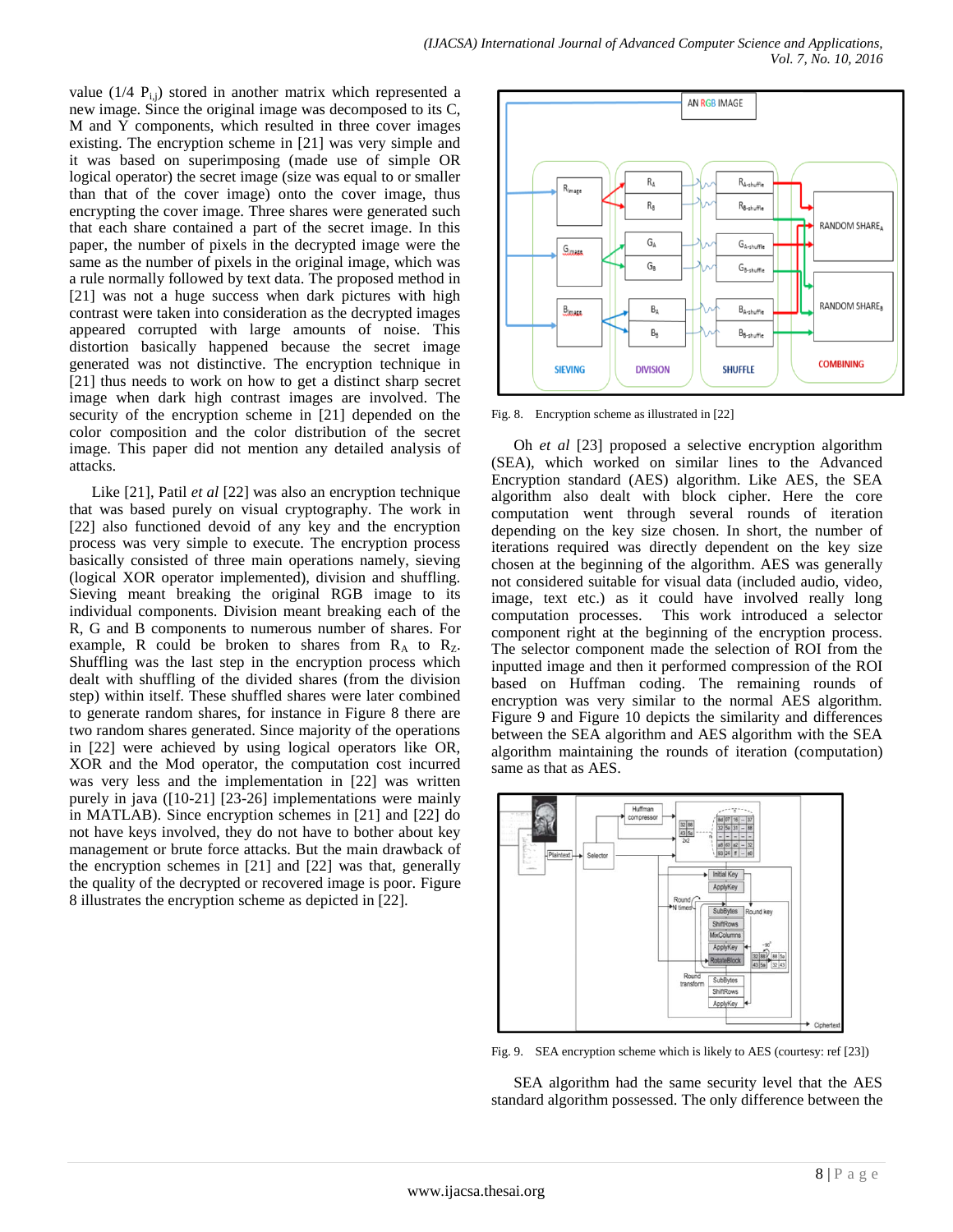two seemed to be that the SEA encryption scheme had a compressor component and a selector component to its architecture, something that a normal AES algorithm did not have.



Fig. 10. Encryption scheme of regular AES (courtesy: ref [23])

The encryption technique in Parameshachari *et al* [24] was a very simple technique. The key was generated by a random key generator here. The inputted color image was initially broken to sub blocks. The selection of the blocks for encryption happened randomly using the XOR and Mod operators. The randomly selected block along with the random key generator gave the encrypted block. The encrypted block was later combined with all the unencrypted blocks which in turn produced the partially encrypted image for the encryption scheme in [24]. The additional feature [24] had was that it made use of Self Monitoring Analysis & Reporting Technology copyback system (SMART) to store long term the encrypted images generated. Figure 11 explains the flow of the encryption process at [24].



Fig. 11. The flow of the encryption scheme in [24](courtesy: ref [24])

Fan *et al* [25] and Flayh *et al* [26] were partial encryption algorithms which were implemented in the frequency domain. The encoding scheme for [25] was very much similar to the JPEG compression encoding. The only difference between the encoding scheme in [25] and that of the JPEG compression encoding was that, [25] made use of quaternion discrete cosine transforms (QDCT) instead of discrete cosine transforms used in the JPEG encoding scheme. Since the quantization phase was involved in the encryption scheme in [25], the encryption process was rendered to be lossy in nature. Just like the JPEG compression, the encryption scheme in [25] initially divided the original color image into 8x8 sized blocks. The QDCT is performed instead of normal DCT in [25]. The remaining phases remain the same as JPEG compression algorithm. That is, the next subsequent phase was quantization, followed by the zigzag scanning (exploited redundancy and organized coefficients in an array in an order of lower frequency coefficients followed by higher frequency coefficients), sorting of the coefficients and lastly the entropy coding and encryption. Figure 12 and Figure 13 attempt to draw a comparison between the encryption scheme as discussed in [25] and the JPEG compression encoding scheme.



Fig. 12. Encryption scheme in [25] (courtesy: ref [25])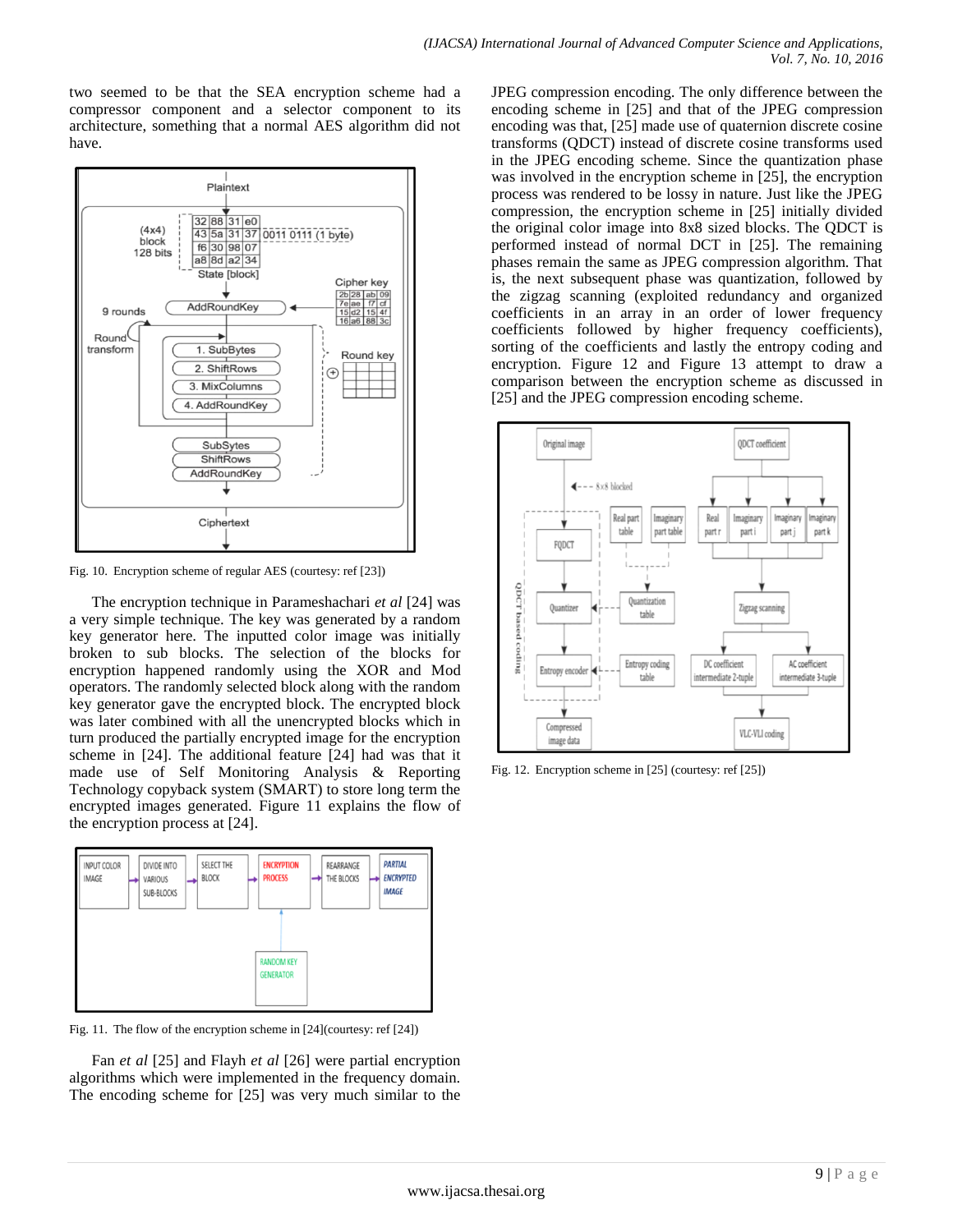

Fig. 13. JPEG compression encoding scheme (courtesy: ref [28])

Flayh *et al* [26] proposed a wavelet based partial encryption algorithm. The first step was to select a key which would be useful in the encryption process. The subsequent step was to select the wavelet filter that one would like to use in the encryption process. The encryption scheme in [26] made use of AES or stream cipher to partially encrypt the inputted color image. The whole idea behind using wavelets was to encrypt only the lower frequency coefficients as opposed to the whole image (consists of lower as well as higher frequencies). The higher frequency coefficients could be discarded or could be coded at a lower bit rate and the lower frequency coefficients could be fully encoded using AES or stream ciphers thus making it a partially encrypted algorithm. If there was a necessity to hide any further details in the cipher/encrypted image then, one could just perform a simple operation like smoothing over the image. The wavelet used for the encryption purpose in [26] was the haar wavelet. The coefficient correlation of the pixels in the cipher image was nearly equal to zero which was desirable in an encryption scheme. The main problem faced in the encryption scheme in [26] was that, as the amount of encrypted part of the image decreased, the execution time decreased too, which was a good aspect but the coefficient correlation of the pixels in the encrypted image had increased, which was not very desirable in the encryption scheme discussed in [26]. Table-2 summarizes the partial encryption algorithms discussed in this section.

TABLE II. SUMMARY OF PARTIAL ENCRYPTION ALGORITHMS. THE ALGORITHMS MENTIONED IN THE TABLE ARE CAPABLE OF DEALING WITH ANY COLOR SPACE

| Re<br>f<br>N <sub>0</sub> | Categor<br>у                                | Domain            | <b>Class/Meth</b><br>od | Type of<br>dataset/Colo<br>r space | <b>Compressi</b><br>on used?? |
|---------------------------|---------------------------------------------|-------------------|-------------------------|------------------------------------|-------------------------------|
| [20]                      | Partial<br>encryptio<br>n<br>algorith<br>ms | Spatial<br>domain | ROI based<br>algorithms | <b>Biometric</b><br>data           | N <sub>0</sub>                |
| $[21]$                    | Partial<br>encryptio<br>n                   | Spatial<br>domain | VC based<br>algorithms  | CMY color<br>model                 | N <sub>0</sub>                |

|             | algorith<br>ms                              |                         |                                                                                |                                                                  |                                                                                       |
|-------------|---------------------------------------------|-------------------------|--------------------------------------------------------------------------------|------------------------------------------------------------------|---------------------------------------------------------------------------------------|
| $[22]$<br>1 | Partial<br>encryptio<br>n<br>algorith<br>ms | Spatial<br>domain       | ROI based<br>algorithms                                                        | RGB color<br>model                                               | No                                                                                    |
| $[23]$<br>1 | Partial<br>encryptio<br>n<br>algorith<br>ms | Spatial<br>domain       | $(VC + ROI)$<br>based<br>algorithms                                            | Medical/Dico<br>m data                                           | N <sub>0</sub>                                                                        |
| [24]        | Partial<br>encryptio<br>n<br>algorith<br>ms | Spatial<br>domain       | $(VC + ROI)$<br>based<br>algorithms                                            | Any color<br>space (mostly<br>RGB color<br>models dealt<br>with) | N <sub>0</sub>                                                                        |
| $[25$<br>1  | Partial<br>encryptio<br>n<br>algorith<br>ms | Frequenc<br>y<br>domain | Uses QDCT<br>and very<br>similar to<br><b>JPEG</b><br>compression<br>algorithm | Any color<br>space                                               | Yes. Lossy<br>compressio<br>n by use of<br><b>ODCT</b>                                |
| [26<br>1    | Partial<br>encryptio<br>n<br>algorith<br>ms | Frequenc<br>y<br>domain | <b>Uses Haar</b><br>wavelets                                                   | Any color<br>space                                               | Yes. Mostly<br>lossless<br>compressio<br>n achieved<br>because of<br>Haar<br>wavelets |

# IV. FUTURE WORK

The topic of 'Image Encryption Algorithms for Color Images' is pretty huge to cover in a single survey paper. This is a topic that has a lot of scope and is still evolving. There is a future and possibility for the partially encryption algorithms to evolve. Chaotic cryptosystem, though very new to explore, having been evolved only during the the last decade, still is not a strong enough system and can easily be broken. Many other transforms in the frequency domain of the various classes of encryption schemes could be explored and their results could be noted. Visual cryptography (VC) has a lot of scope of improvement in the near future. VC based algorithms generally render poor quality of decrypted image, so a lot of research is going on as to how to handle certain classes of images in a better manner (especially dark high contrasted images). It is difficult to say that any particular cryptosystem or encryption algorithm is the safest as most of the cryptosystems have easily been broken into. This is what makes encryption an ever evolving topic which has a lot of scope to expand in the future.

#### V. CONCLUSION

Few significant papers on image encryption algorithms for color images were discussed during the period 2007-2015 and the algorithms were classified as full encryption algorithms or partial encryption algorithms. Traditional cryptosystems fail to work for bulky and voluminous data like image data and they fail to produce desirable results for real-time applications. The algorithms in either of the classes were further divided based on whether they were spatial domain, frequency domain or hybrid domain based algorithms. Based on the review one can safely conclude that full encryption based encryption schemes were more suitable for higher security applications while partial encryption based encryption schemes were a lot